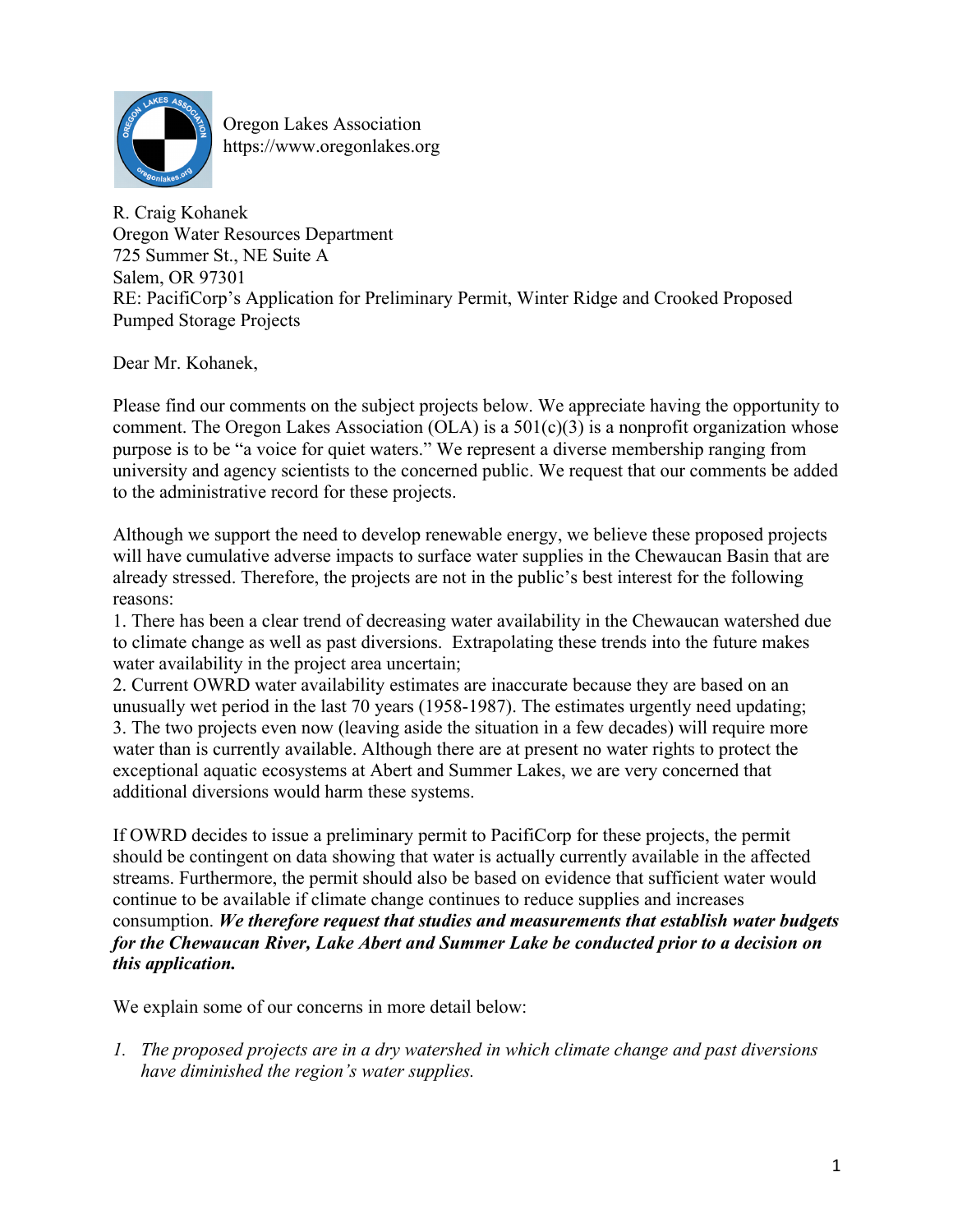The impact and viability of the proposed projects must be assessed in the context of predicted conditions over the coming several decades. The fifth Oregon climate assessment report (Dalton and Fleishman 2021) concluded Oregon's annual average temperature increased by about 2.2°F from 1895 to 1995. If greenhouse gas emissions continue to drive the even faster warming that has recently been observed, temperatures in Oregon are projected to increase on average by 5°F by the 2050s and 8.2°F by the 2080s, with the greatest seasonal increases in summer. Warming temperatures and changes in the amount and timing of precipitation, along with higher evaporation and evapotranspiration rates, will impact Oregon's — and the Chewaucan region's — water supplies. Summers are expected to be even drier and extreme heat and precipitation events more frequent, and the record heat and drought that Oregon experienced in 2014 and 2015 and even more severely in 2021, are predicted be more frequent. Dalton and Fleishman (2021) point out that hydrologic drought as defined by extremely-low stream flows have already intensified (Kormos et al. 2016), and are expected to become even more severe (Siirila-Woodburn et al. 2021), which could lead to severe water shortages and result in harm to society and ecosystems.

The mark of declining water resources is obvious in the Chewaucan watershed. First, cumulative annual Chewaucan River flow data show a dominance of low flows in recent decades and an overall downward trend (Figure 1).



**Figure 1.** Chewaucan River cumulative annual discharge measured at the Paisley gage (OWRD #1038400), 1950-2021. The dashed line is a LOESS curve-fitting to show trends in the data. Data from https://apps.wrd.state.or.us/apps/sw/hydro\_report/

Second, groundwater reserves have been declining, as illustrated by falling well levels in the Chewaucan basin (Figure 2). Water allocations and insufficient recharging over the last 60 years have resulted in a drop in groundwater levels near Paisley, upstream of Lake Abert, of about 0.3 ft year.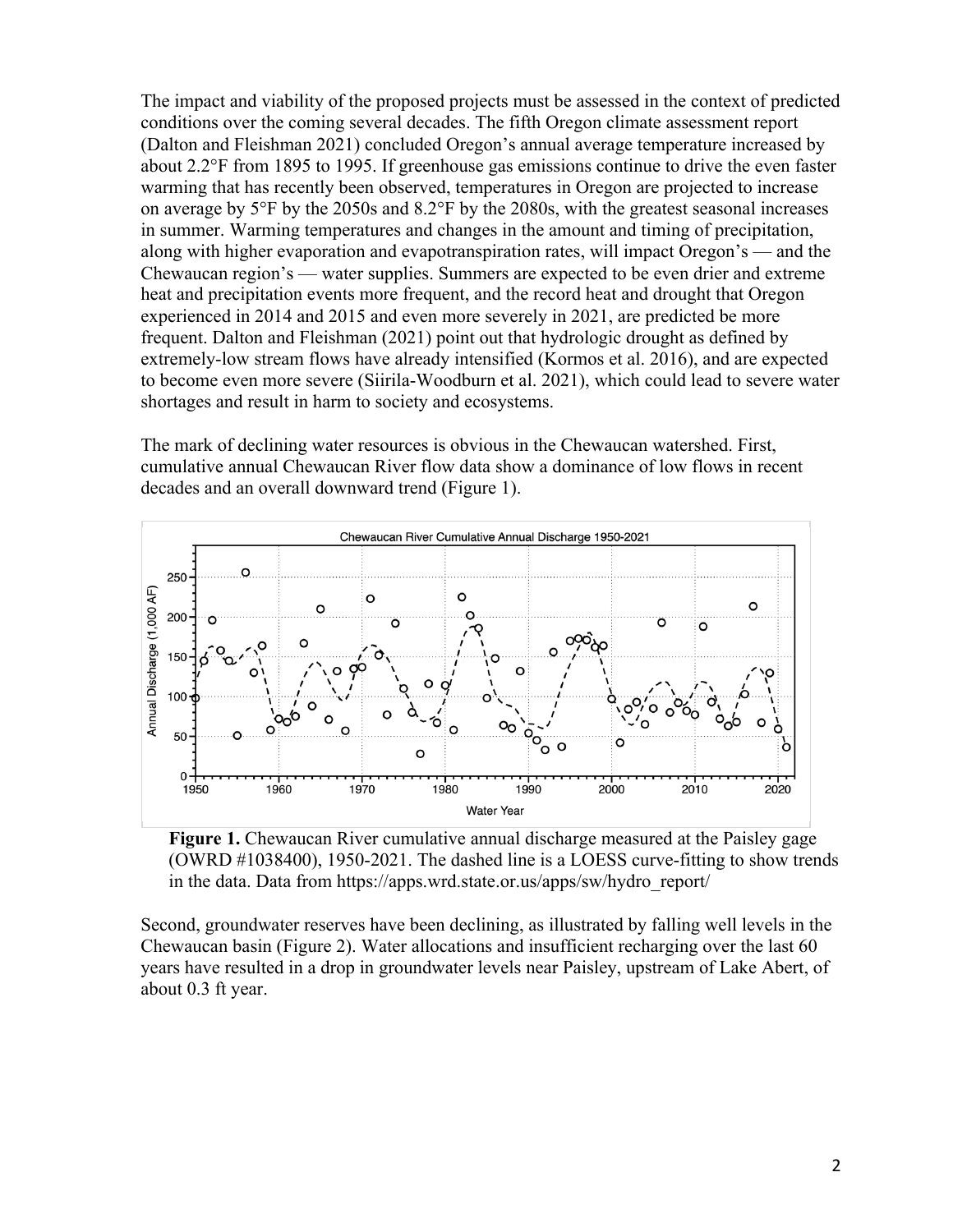

**Figure 2.** Decrease in water levels in two wells near Paisley since 1960. Data from https://apps.wrd.state.or.us/apps/gw/gw\_info/gw\_hydrograph/

Third, the primary source of water in the basin is derived from snowmelt. Recent analyses show that the snowpack in the western United States, including Oregon, is declining dramatically (Mote et al 2018).

These data highlight the fact that the Chewaucan watershed, already situated in a dry high desert region, is experiencing persistently declining water availability.

*2. OWRD's water availability assessment showing that water is available in the Chewaucan River in most months is no longer accurate*

The water-use analysis by OWRD is an estimate of the volume of water that is currently available, and is also a prediction of future water availability. In the document explaining how the water use assessment was developed, Cooper (2002) states that "The prediction is based on the assumption that future stream flow will be like past stream flow." Such a statement can no longer be supported after one of the hottest and driest summers on record.

Furthermore, estimates of water use in OWRD's assessments are based on different use categories, such as crops, industry, hydropower, domestic, and etc. Those estimates are from Broad and Collins (1996), who provided a general picture of water use in Oregon up to that date based on the best data available, but in many cases, data were lacking or the levels of uncertainty were unknown. While the results of the Broad and Collins assessment were adequate to provide a snapshot of water use in Oregon at that time, they were not meant to be used for regulatory decisions then or especially not three decades later when climate has changed substantially.

OWRD's water-use analysis that is based on hydrology from the 1958-1987 water years to assess current and ongoing water availability is problematic for several reasons. First, at least in the Chewaucan Basin, that period was relatively wet, as can be seen in Figure 3 for mean-daily Chewaucan River flows measured at the Paisley gage. Table 1 provides further evidence that the early time period was relatively wet. Additionally, the table shows evidence of a declining trend in mean and median flows indicative of climate change. Over-estimating the amount of water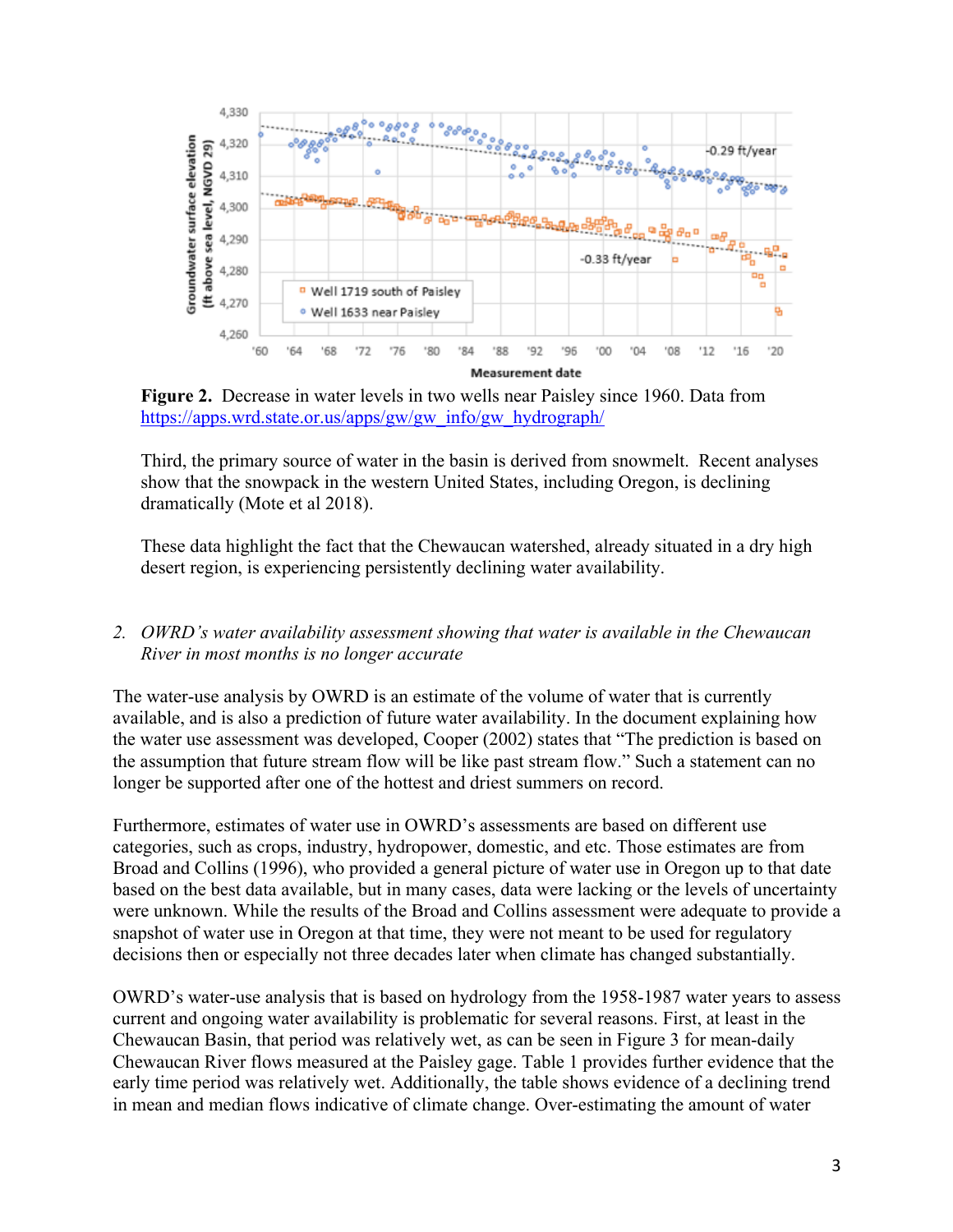available and allowing further diversions to be developed will not only harm other water users but will lead to lower instream flows, which is likely to adversely impact aquatic ecosystems.



**Figure 3.** Plots of the October mean-daily Chewaucan River flows and their exceedances measured above Paisley for the 1957-2021 period, divided into three 2-decade intervals.

**Table 1.** Comparison of October, mean and median daily Chewaucan River discharges, and 0.8 exceedance values over the 1957-2021 period measure at the Paisley gage.

|             | Mean Discharge | Median          | 0.8 Exceedance |
|-------------|----------------|-----------------|----------------|
| Time Period | <b>CFS</b>     | Discharge (CFS) | <b>CFS</b>     |
| 1957-1978   | 46.8           | 39              |                |
| 1979-1999   | 39.1           | 38              |                |
| 2000-2021   | $36.0^{\circ}$ |                 |                |

*3. The combined Crooked Creek and Winter Ridge projects will require more water than is currently available in the project area.* 

According to the applicant's "Initial Application Statement," the project will require the following water amounts: 2,370 AF annually during construction (years 1-3); 7,600 AF for initial fill (year 4); 3,800 AF every 2-5 years for maintenance refill; 310 AF annually for evaporation losses; and 1,120 AF annually for leakage. Thus, for the first 4 years the project will require:  $3x2,370 + 7,600 = 14,710$  AF with an expected demand of 7,600 AF in year 4 (but note that elsewhere in the PacifiCorp application, reservoir capacities are estimated to be higher, 11,700 AF): an explanation is needed. After year 4, the project is estimated to require the following annual amounts to offset evaporation and leakage:  $310 + 1,120 = 1,430$  AF. Every 2-5 years, the reservoirs will need to be drained for maintenance and then refilled, resulting in 3,800 AF consumption every two years (worst case estimate) or 3,800 every five years (best case). Because there is no explanation of the methodology used to estimate evaporation and leakage, it is not possible to assess the accuracy of those estimates. Regardless, the water demand for the Crooked Creek development is not available from Crooked Creek, which is a small stream that is nearly dry during the summer and fall and is reduced to a series of pools with little flow between them. Thus, the creek will not provide enough water to fill or maintain water levels in the reservoirs except perhaps during short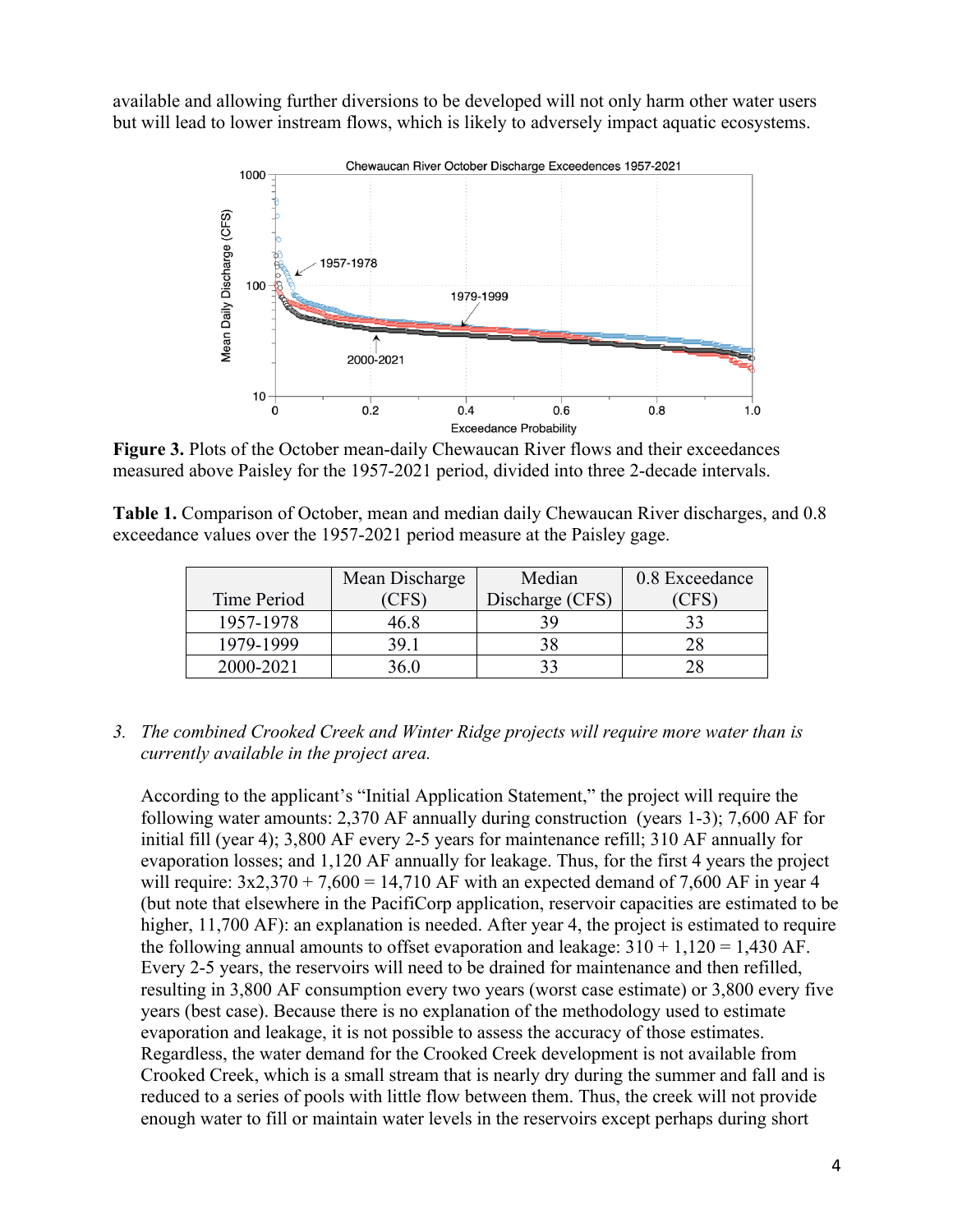high-flow periods in the spring. Consequently, both projects will be dependent on the Chewaucan River.

OWRD reported in 1989 that 45,000 acres were irrigated by surface water in the Chewaucan Basin and the "duties," which is the amount that can be applied to land with water rights, averages 4.6 AF per acre. Thus, if all the water rights in the basin were fully utilized, an annual consumption of over 200,000 AF would occur. As can be seen in Figure 1, there were few years since 1950 that sufficient water was available to meet existing water rights. Consequently, little if any water would be available to at least the Crooked Creek hydroproject because the water intake for the proposed hydro-project would be downstream of nearly all irrigation diversions. Furthermore, it can also be seen in Figure 1 that discharges during the past two decades have been relatively low, especially in 2021, which had exceptionally low flow in the 97-year period of record.

Just how much water would be available to the proposed hydro-project on a monthly basis is unknown; however, the total annual flow measured in the river upstream of most diversions in 2021 was only 36,000 AF. Based on the water usage data provided by PacifiCorp, the project would need 14,710 AF during the first 4 years, or  $\sim$ 3,680 AF/year, and 5,230 AF as often as every other year after the construction phase. In water-year 2021, there were long periods when river flows were <50 AF/d at the Paisley gage (Figure 4). Under low-flow conditions like this, it is doubtful that upstream irrigation water demands were met and thus there would be little or no water remaining that could be used by the hydro-project. In fact, during 2021, the River's End Reservoir just upstream from Lake Abert dropped several feet in elevation, suggesting there were insufficient inflows from the river to offset evaporation and any diversions from the reservoir. Thus, if conditions like 2021 become the norm, and that seems to be the consensus among climatologists as explained above, there would be frequent periods where no water would be available to the hydro-project to keep the two reservoirs filled.



**Figure 4.** Chewaucan River daily discharge water-year 2021 measured at the Paisley gage.

As a general principle, it seems unwise to expose an already dry and overtaxed watershed to additional unproductive water loss in the form of surface evaporation, such as that from any new reservoir. Full consideration of the current and projected water situation in the Chewaucan valley